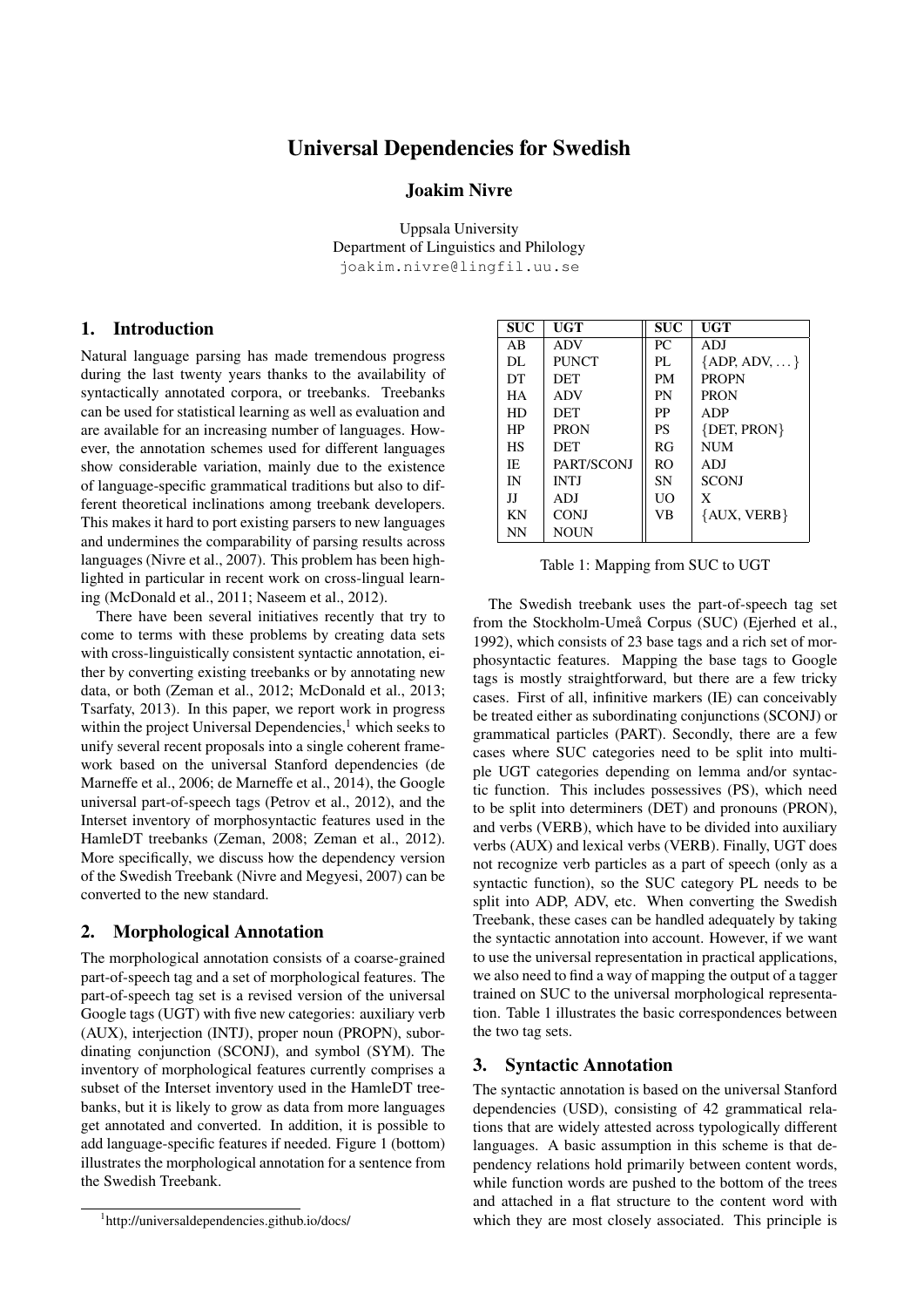

Figure 1: Swedish sentence with morphological and syntactic annotation

| <b>Label Mapping</b>                                          |  |  |  |
|---------------------------------------------------------------|--|--|--|
| $*A \rightarrow \{advmod, advel\}$                            |  |  |  |
| $AN \rightarrow appos$                                        |  |  |  |
| AT, $XT \rightarrow$ amod                                     |  |  |  |
| $DT \rightarrow det$                                          |  |  |  |
| $EO \rightarrow \{dobj, xcomp, ccomp\}$                       |  |  |  |
| $ES \rightarrow \{nsubj, csubj\}$                             |  |  |  |
| $ET \rightarrow \{nmod, \text{acl}, \dots\}$                  |  |  |  |
| FO, $FS \rightarrow expl$                                     |  |  |  |
| FP, $PT \rightarrow \text{acl}$                               |  |  |  |
| $I^*, J^* \rightarrow$ punct                                  |  |  |  |
| $IM \rightarrow mark$                                         |  |  |  |
| $IO \rightarrow ibbi$                                         |  |  |  |
| $NA \rightarrow neg$                                          |  |  |  |
| $OO \rightarrow \{dobj, xcomp, ccomp\}$                       |  |  |  |
| OP, VO, $VS \rightarrow xcomp$                                |  |  |  |
| $PL \rightarrow$ prt                                          |  |  |  |
| $SS \rightarrow \{nsubj, csubj, nsubipass, csubipass\}$       |  |  |  |
| $TT \rightarrow vocative$                                     |  |  |  |
| $UK \rightarrow mark$                                         |  |  |  |
| $XF \rightarrow dislocated$                                   |  |  |  |
| $XX \rightarrow \{foreign, \dots\}$                           |  |  |  |
| $YY \rightarrow$ dislocated                                   |  |  |  |
| <b>Structural Conversion</b>                                  |  |  |  |
| <b>Coordination:</b> conjunction $\rightarrow$ first conjunct |  |  |  |
| <b>Prepositional phrases:</b> preposition $\rightarrow$ noun  |  |  |  |
| Verb groups: finite auxiliary $\rightarrow$ main verb         |  |  |  |
| <b>Copula constructions:</b> copula $\rightarrow$ predicate   |  |  |  |

Table 2: Conversion from MAMBA to USD

enforced to maximize parallelism across languages, since content words and their relations are more likely to be similar across languages, while function words in one language often correspond to morphological inflection (or nothing at all) in other languages. Figure 1 (top) illustrates the syntactic annotation for a Swedish sentence.

The Swedish Treebank uses a dependency annotation where most relations are inherited from the MAMBA annotation scheme used in the original version of Talbanken (Teleman, 1974). For the majority of grammatical constructions, the two schemes assume the same structure, which means that converting from MAMBA to USD is just a matter of mapping from one label set to the other. The mapping may be one-to-one or many-to-one, which is unproblematic, but there are also a number of cases where USD makes finer distinctions and where the mapping therefore has to be context-sensitive. In most cases, this is due to the conscious design decision in USD to use different labels depending on whether a function is filled by a phrase or a clause. Thus, the single subject relation (SS) in Talbanken corresponds to nominal subject (nsubj) or clausal subject (csubj) in USD. In the case of objects (OO), there is even a three-way distinction between phrasal objects (dobj) and clausal objects with (xcomp) and without (ccomp) obligatory control.

In addition, there are four types of constructions where the two schemes make different assumptions about headedness: coordination, prepositional phrases, verb groups, and copula constructions. For coordination structures, the Swedish Treebank treats the coordinating conjunction as the head, while USD takes the first conjunct to be the head. For prepositional phrases, verb groups, and copula constructions, the Swedish Treebank takes the function word (preposition, auxiliary verb, copula) to be the head, while USD consistently prefers content words as heads. In these cases, the conversion requires changing both the structure and the labels. Interestingly, however, the original MAMBA annotation can be used to facilitate this process. For prepositional phrases, MAMBA agrees with USD in assuming that the head is a noun rather than a preposition. For coordination, verb groups, and copula constructions, MAMBA basically assumes a flat structure with no designated head. By going back to the original annotation, we can therefore hope to convert these constructions more accurately than if we had to rely only on the more recent dependency version in the Swedish treebank. Table 2 gives an overview of the conversions that need to be performed with respect to the syntactic annotation.

## 4. Conclusion

of the first data release. This release is scheduled for Jan-The conversion of the Swedish Treebank is currently work in progress, but we hope to have a first rough version ready in time for SLTC 2014. The treebank will be made freely available in the Universal Dependencies repository as part uary 2015 and meant to contain treebanks for 10–15 languages, but we welcome contributions to extend the coverage in later releases. The guidelines for the Universal Dependencies were released October 1, 2014 and will be kept stable for at least a year, but may subsequently be revised as the empirical basis for generalization increases.

## Acknowledgements

This paper builds on joint work with Ryan McDonald, Slav Petrov, Marie de Marneffe, Chris Manning, Natalia Silveira, Tim Dozat, Yoav Goldberg, Reut Tsarfaty, Filip Ginter, Sampo Pyysalo, Jan Hajič, Dan Zeman and Jinho Choi.